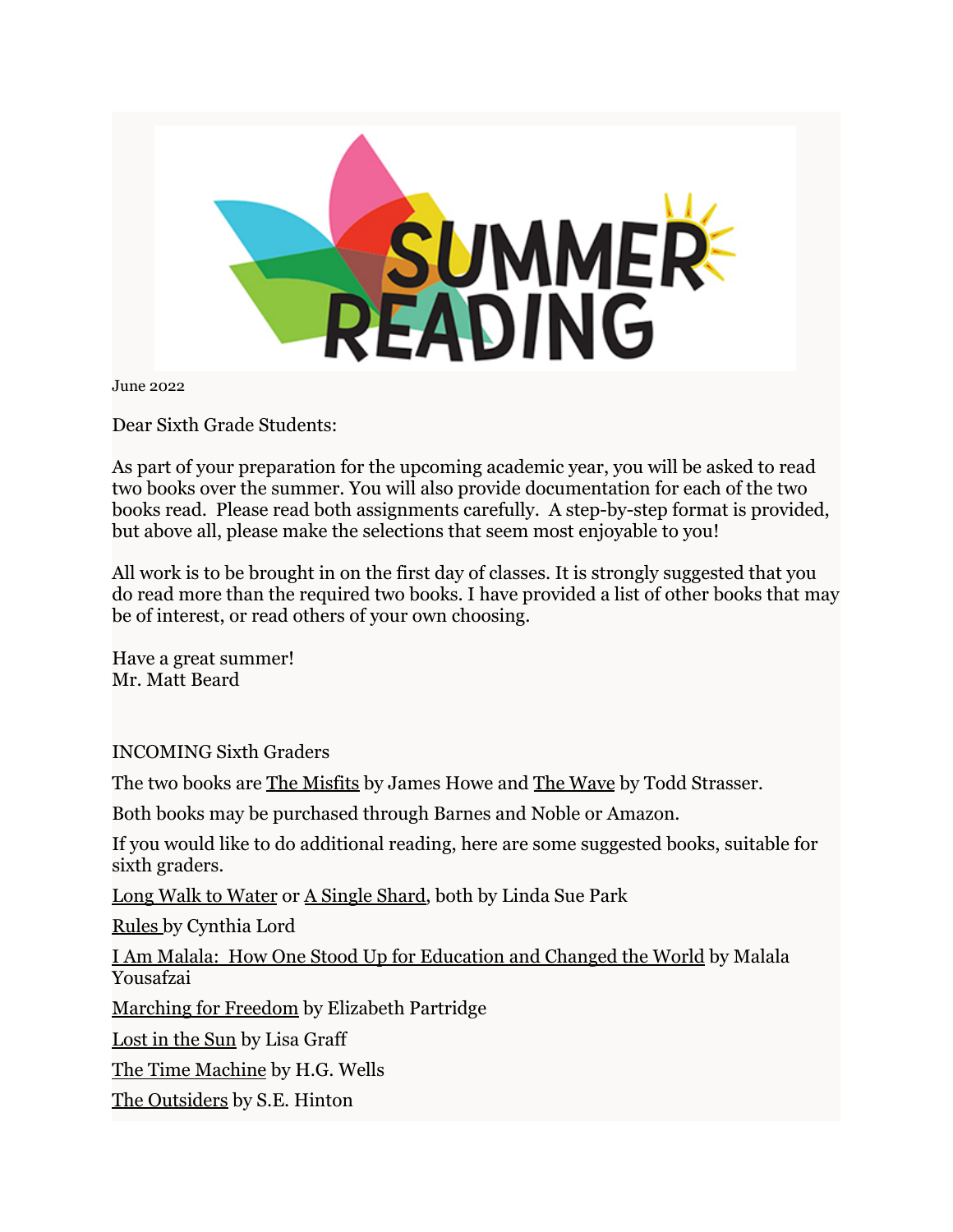## **ASSIGNMENTS**

What to do:

A) The Misfits by James Howe

You will write a letter to me, your English teacher, Mr. Matt Beard, and bring it with you on the first day of school, detailing your thoughts on The Misfits. I am very much looking forward to hearing from you and want you to know I am most interested in your personal response to the book. In your letter include enough detail so I know you read carefully. Remember, this is not a summary of the plot. I want to know what you think.

Reminder: make sure to write a friendly letter with correct format (date, greeting, body, closing and signature).

Pointers:

Be sure to say enough. Letters should be about one and a half to two pages handwritten or typed. If handwritten, please use a blue or black pen. Here are some suggestions for what you can include in your letter. You may choose one or two of the following, but you do not have to use all. The point of this assignment is to demonstrate understanding of the text you read by using correct format and using supporting evidence to make your points.

-Offer your opinion on what the speaker [narrator] or another character says or does or how he/she is described.

-Ask a question based on what you wonder about. That is, what do you think the author is trying to say here or why does a character do or say something? Then write a response to this question. Your question should be open-ended, one that cannot be answered yes or no, but rather one that can be answered in many ways, depending on your opinion of what the author is trying to say.

-What do you like about the writing itself . . . how do you notice specific language the author uses and how does it grab you, what does it make you feel and think. Try to explain why you like the writing . . . is it the word choice? Is it the many vivid descriptions? Vivid characters described in detail? Mention any "poetic devices" such as simile and metaphor or details that appeal to our sense of sight, smell, hearing, touch and taste.

-Describe how you felt [saddened, hopeful, relieved, angry, etc.] while reading, then try to explain why you may have felt the way you did.

DON'T SUMMARIZE!!!

B) The Wave by Todd Strasser

Directions: Choose one of the following assignments to complete and be prepared to present it to the class upon our return after summer vacation.